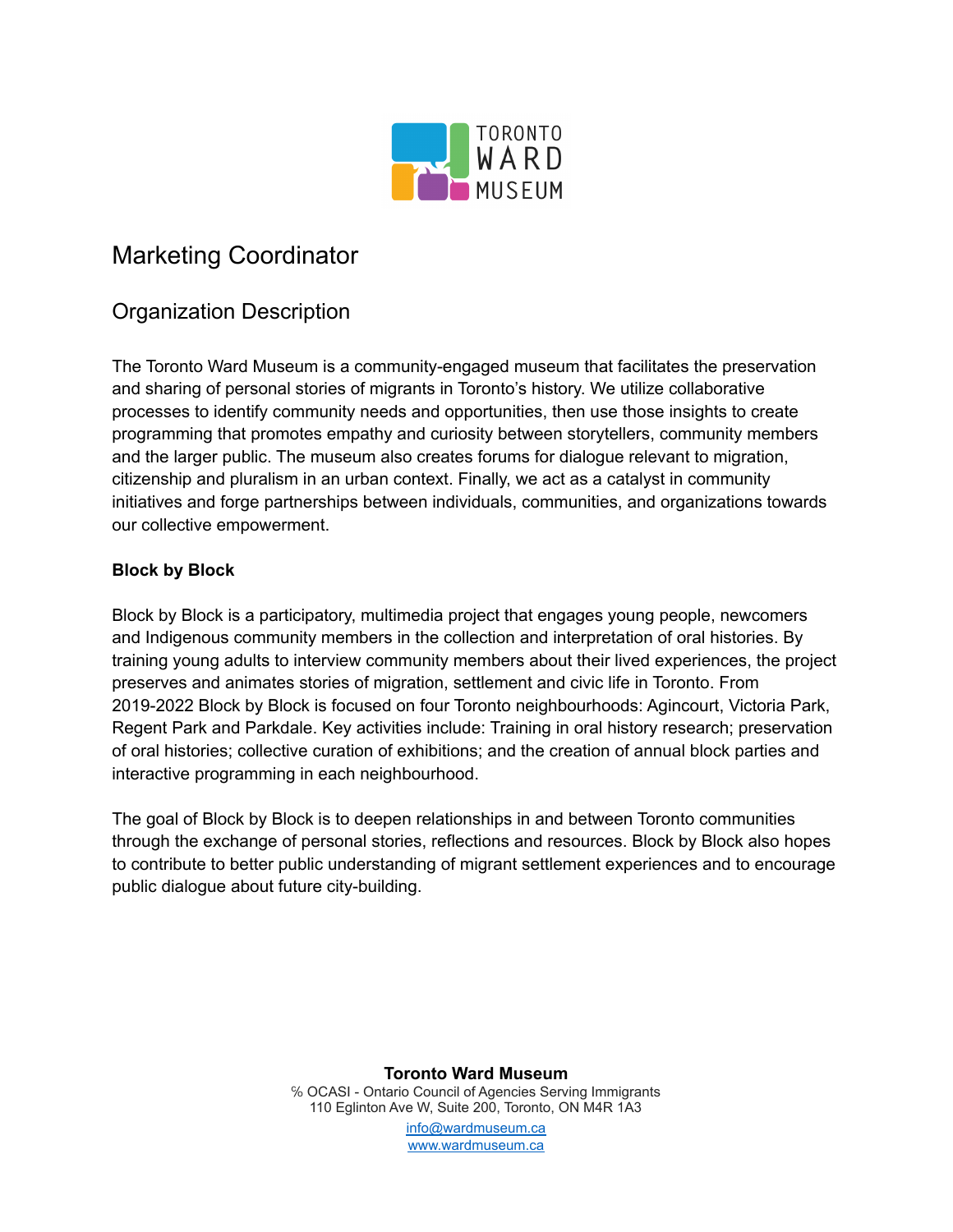

## Job Description

**Compensation**: \$25/hour for up to 260 hours **Location**: Remote, Toronto & Greater Toronto Area **Duration**: 16-weeks (approximately 15 hours/week; possibility of extension until December pending outcomes of funding applications) **Start Date:** May 9, 2022

The Marketing Coordinator will develop and implement a marketing and outreach strategy towards four local exhibitions in the form of block parties in each of our Block by Block neighbourhoods (Agincourt, Parkdale, Regent Park, Victoria Park) and the culminating, city-wide Block by Block exhibition. The strategy will draw upon Block by Block materials which includes 100 in-depth oral histories and a range of exhibition materials and activities already created (videos, photographs, audio stories, posters, colouring pages and more).

### **Roles and responsibilities**

- Work collaboratively with TWM staff to raise the profile and expand the audience of the Toronto Ward Museum's Block by Block program.
- Develop and implement marketing and outreach strategies, including social media campaigns, for TWM's summer and fall programming.
	- This strategy should creatively present the breadth and complexity of stories we have collected through the Block by Block program.
- Engage with TWM's Block by Block partners to develop targeted outreach strategies with communities in Agincourt, Parkdale, Regent Park, and Victoria Park.
- Lead the creation, editing, formatting, and distribution of communications materials related to the four local Block by Block exhibits and city-wide Block by Block exhibition.
- Attend weekly TWM staff meetings and share regular progress reports.
- Draft and publish a press release on the city-wide Block by Block exhibition and act as liaison between local, provincial, and/or national media outlets.
- Establish and maintain a database of public relations contacts within the museum and heritage, arts and culture, planning and policy sector as well as grassroots organizations.
- Maintain a directory and inventory of Block by Block marketing materials, ensuring all resources are current and accurate.
- Monitor and evaluate TWM social media platforms and recommend improvements and/or revisions as needed.
	- Record and organize statistical information related to Block by Block engagement on social media and websites as required by funders.

#### **Toronto Ward Museum**

℅ OCASI - Ontario Council of Agencies Serving Immigrants 110 Eglinton Ave W, Suite 200, Toronto, ON M4R 1A3

[info@wardmuseum.ca](mailto:info@wardmuseum.ca) [www.wardmuseum.ca](http://www.wardmuseum.ca)